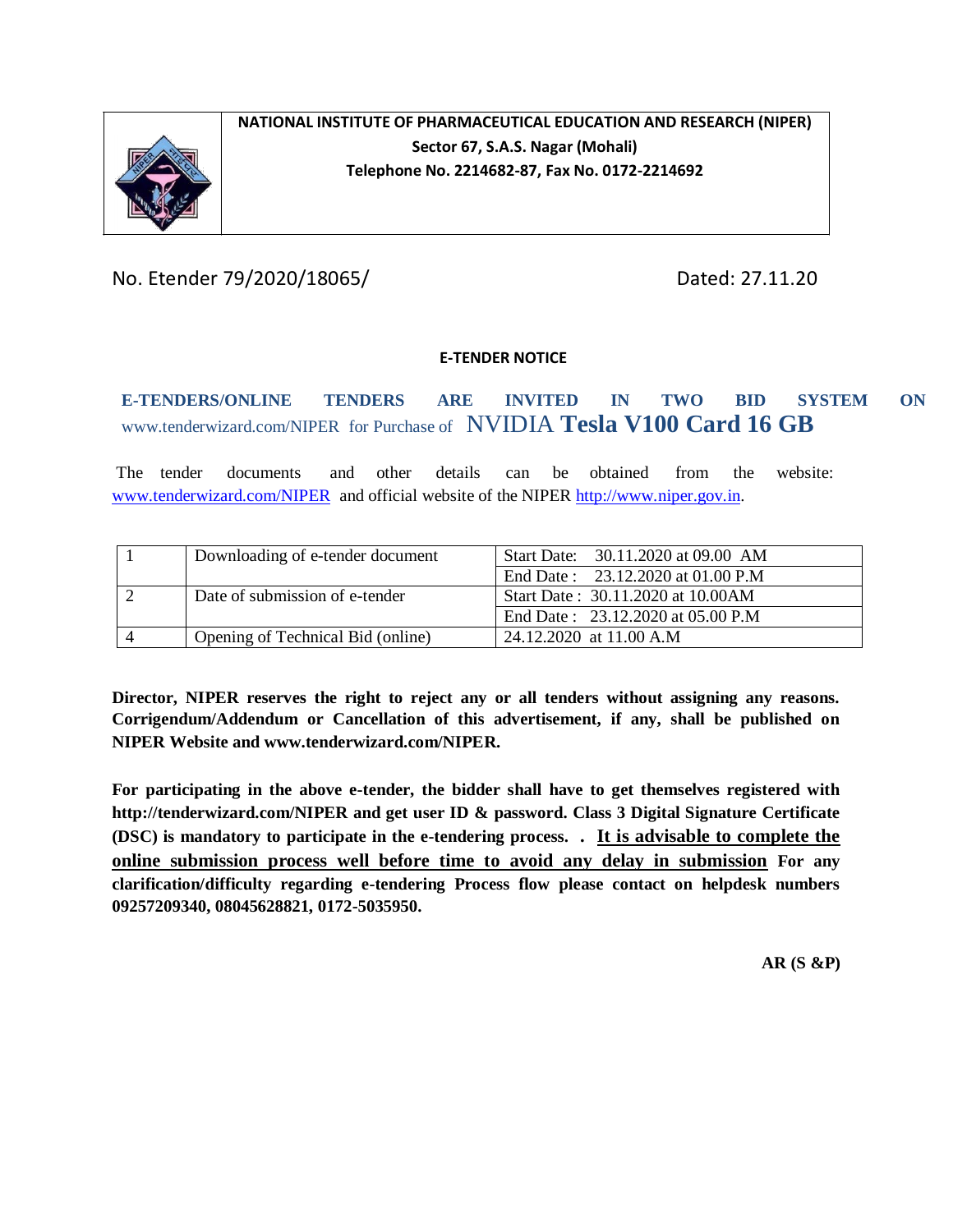# Specification

| S.No. | <b>Specification</b>                |  |
|-------|-------------------------------------|--|
|       | <b>NVIDIA Tesla V100 Card 16 GB</b> |  |
|       |                                     |  |

#### **NOTICE INVITING e-TENDERS**

- 1. The Bidders shall have to submit their Bids online in Electronic Format Digital Signatures. For participation in the e-tendering process, the Bidders need to register themselves at http:// tenderwizard.com/NIPER and get user ID and passed. Class 3 Digital Signature Certificate (DSC) is mandatory to participate in the e-tendering process. ( Helpdesk No. for registration – 09257209340 & 08054628821).
- 2. E-Tender processing fee shall be payable to M/s ITI Limited through their e-gateway by credit/ debit card, internet banking facility and non refundable.
- 3. No tender will be accepted in physical form and in case it has been submitted in Physical it shall be rejected without any communication to the sender.
- 4. Bids will be opened online as per time schedule mentioned in tender document.
- 5. The tenderer are requested to read the tender document carefully and ensure to compliance with all the instructions herein. Non –Compliance of the instructions contained in this document will disqualify the tenderer from the tendering exercise.
- 6. Before submission of online bids, bidders must ensure that scanned copies of all the necessary documents have been uploaded with the bid.
- 7. Director NIPER SAS Nagar will not be responsible for any delay in online submission of bids due to any reason whatsoever.
- 8. The Financial Bid through e –tendering of only those bidders shall be opened who will qualify in the technical bid and are approved by the technical Committee.
- **9. This Institute is registered with DSIR for duty free imports under duty exemption certificate. Preference shall be given to those tenderer who shall offer duty free prices for direct import. we will also provide you GST Concessional Certificate alongwith our purchase order, if required. (Notification No. 45/2017-Central Tax (Rate) Dt. 14th Nov. 2017).**
- **10. Payment Within 30 days after Installation.**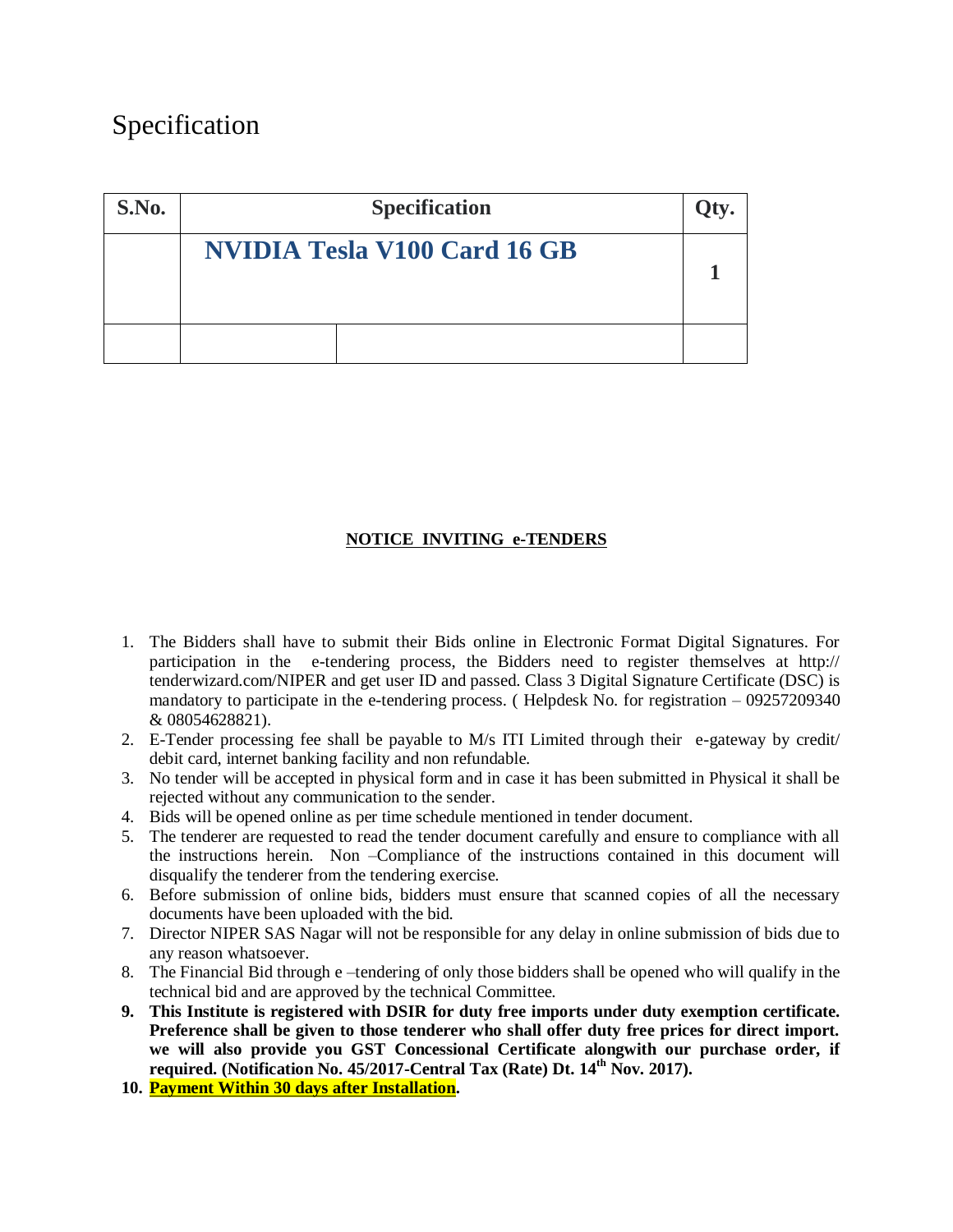- **11. Jurisdiction:** The court of Mohali alone will have the jurisdiction to try any matter, dispute or difference between the parties arising out of his tender/contract. It is specifically agreed that no Court outside and other than Mohali court shall have jurisdiction in this matter
- **12. Fore Majuere**: Any failure of omission or commission to carry out the provision of this contract by the supplier shall not give rise to any claim by one party, one against the other, if such failure of omission or commission arises from an act of God; which shall include all acts of natural calamities such as fire, flood, earthquake, hurricane or may pestilence or from civil strike, compliance with any statute and/or regulations of the Government, lockouts and strikes, riots embargoes or from any political or other reason beyond the supplier's control including war (whether declared or not) civil war or stage of insurrection, provided that notice of the occurrence of any event by either party to the other shall be given within two weeks from the date of occurrence of such an event which could be attributed to Force Majuere conditions.
- **13. Risk & Cost** In the event of failure to carry out the obligations, within the stipulated period or extended and determination of the contract for any reason, violation of warranties etc. The NIPER Mohali shall have the right to carry out the unfinished obligation at the exclusive cost and risk of the bidder/firm, after due notice and the difference so accrued shall be recoverable from the bidder/firm
- **14. The material** found defective upon opening by the supplier representative in presence of Central stores personnel/indenter of NIPER Mohali or not as per tendered specifications will be lifted back at the cost and risk of the supplier. The material lying in the NIPER Mohali premises would be at the supplier's risk and cost

15. **Liquidated** Damages: In case the firm fails to execute the supply as per the purchase order in whole or in part as per the terms and conditions of PO, NIPER Mohali can impose the penalty @1% per week of the undelivered stores, subject to a maximum of 10%. It will also be open to the institute to procure the required item(s) from any other source at the risk and expense of the firm.

**Note: The Director, NIPER Mohali reserves the right to accept/reject any or all tenders without assigning any reason thereof and also to reject the material if the same is not found conforming to the specifications, with further right to affect risk and cost of the purchases.**

.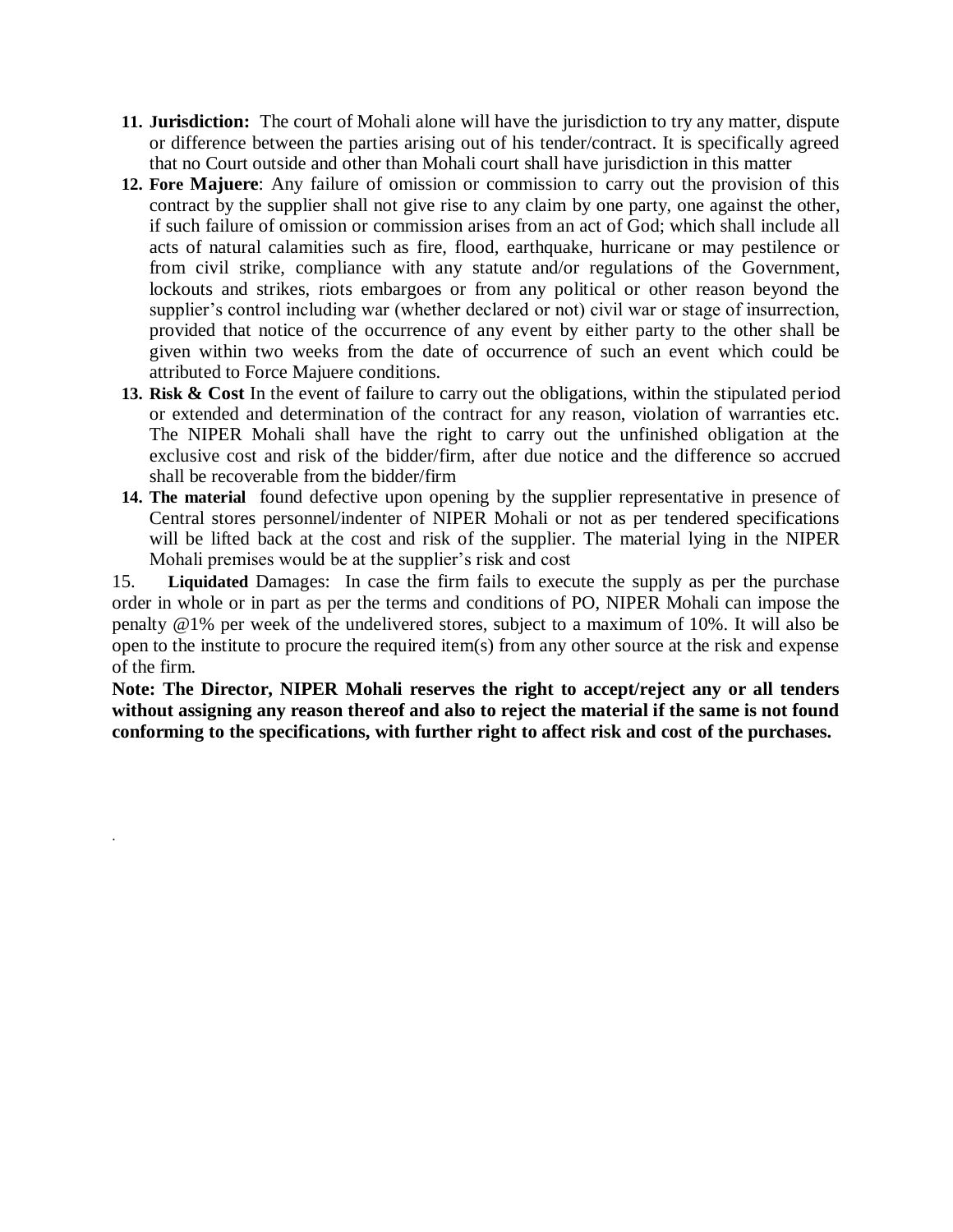## **Compliance Sheet**

| <b>Specification</b> | Compliance of the quoted model                          | <b>Compliance of alternate</b><br>model, if any | <b>Remarks</b> |
|----------------------|---------------------------------------------------------|-------------------------------------------------|----------------|
| Card                 | <b>NVIDIA</b><br><b>Tesla</b><br><b>V100 Card 16 GB</b> |                                                 |                |